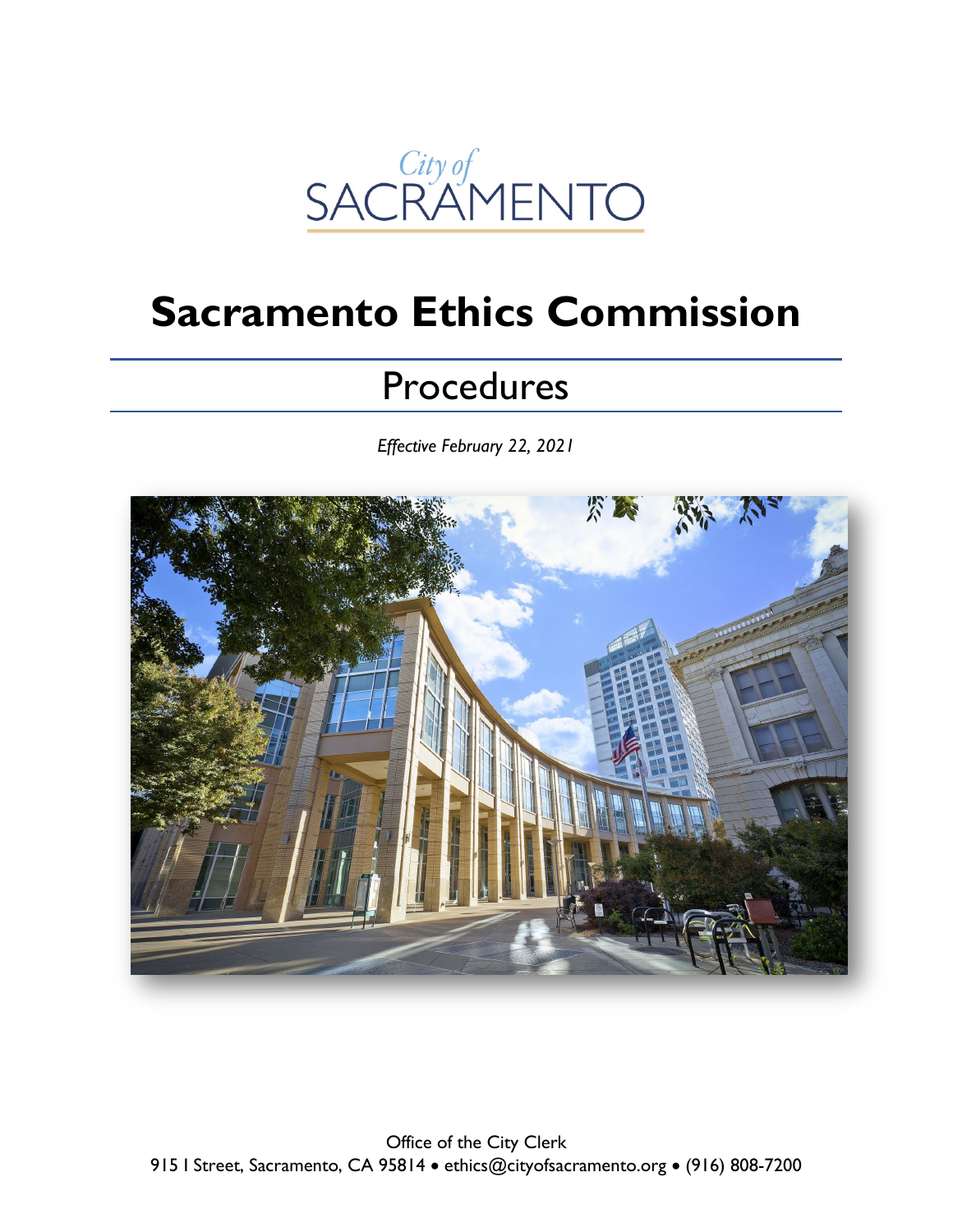The Sacramento City Council established the Sacramento Ethics Commission to review and consider complaints against elected and appointed City officials and to ensure that those officials are conforming their conduct to the City's laws and policies. The Commission's organization, powers, and duties are set forth in chapter 2.112 of the Sacramento City Code. Chapter 2.112 requires, among other things, that the Commission adopt (a) rules and procedures for the conduct of its business, (b) regulations and procedures for investigations and hearings it conducts, and (c) a policy setting forth its standards for imposing penalties and exercising enforcement discretion. To implement these requirements, the Commission has adopted the procedures set out below (collectively, these "**Procedures**"), which are intended to establish fair and transparent standards for investigating and determining matters before the Commission, thereby ensuring the fair, just, and timely resolution of complaints presented to the Commission with the end of promoting fairness, openness, honesty, and integrity in City government and City elections.

#### **1. Definitions.**

"Brown Act" means the Ralph M. Brown Act, codified as California Government Code section 54950 et seq.

"City" means the City of Sacramento.

"City Attorney" means the Sacramento City Attorney and the City Attorney's designee.

"City Charter" means the City of Sacramento Charter.

"City Clerk" means the Sacramento City Clerk and the City Clerk's designee.

"City Code" means the Sacramento City Code.

"City Staff" means the City officers and employees who support the Commission, including the City Clerk and the City Attorney and their respective assistants and deputies.

"Commission" means the Sacramento Ethics Commission.

"Commissioner" means a member of the Commission.

"Complainant" means a person who files a complaint with the Commission in accordance with these Procedures.

"Confidential Materials" means (a) information and documents that federal or state law prohibits the Commission or the City from disclosing to the public and (b) each complaint that is filed in accordance with these Procedures plus all related investigatory materials until the complaint is disposed of in accordance with these Procedures. "Confidential Materials" does not include information and documents generally available to the public or, except as provided by section 4.1 below, previously disclosed to members of the public.

"Day" means calendar day unless otherwise stated.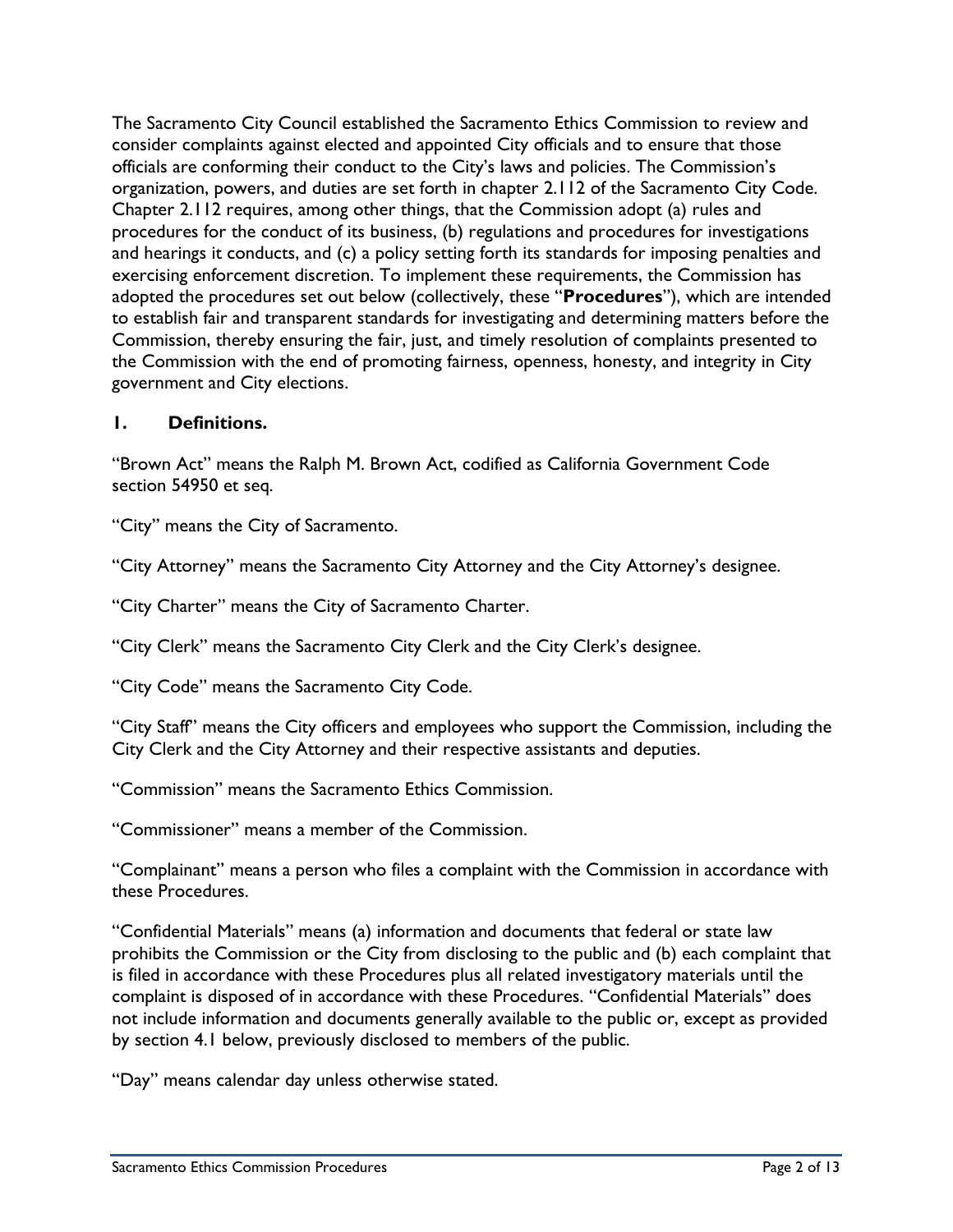"Ethics Law" means those provisions of the City Charter, the City Code, or the Council Rules of Procedure listed in City Code section 2.112.030.A.

"Evaluator's Report" means the report described in section 5(B) below.

"FPPC" means the California Fair Political Practices Commission.

"Hearing" means a hearing before the Commission, conducted in accordance with these Procedures, to consider a complaint filed with the Commission.

"Include" and its variants are terms of enlargement rather than of limitation. For example, "includes" means "includes but not limited to," and "including" means "including but not limited to."

"Respondent" means a person alleged in a complaint to have violated the Ethics Law.

"Sunshine Ordinance" means the Sacramento Sunshine Ordinance, codified as City Code chapter 4.04.

- **2. Commission Structure and Support.** The Commission's structure is set forth in City Code chapter 2.112, as supplemented by the following:
	- 2.1. *Chairperson and Vice Chairperson*. The Commission annually elects a Chairperson and a Vice Chairperson. (City Code § 2.112.070.)
		- (A) The Chairperson (1) presides over all Commission meetings; (2) forms committees and appoints Commissioners to committees as appropriate; (3) may consult with the City Clerk and the City Attorney regarding the Commission's business; (4) may consult with the City Attorney and the Evaluator on procedural matters but shall not otherwise discuss active complaints with either of them; and (5) is the Commission's spokesperson for communicating with the City Council, the public, and the media.
		- (B) The Vice Chairperson performs the Chairperson's duties when the Chairperson is unable to do so or is absent.
	- 2.2. *The City Attorney's Role*. The City Attorney advises the Commission on legal matters such as interpretation of the Ethics Law or of relevant state or federal law. The City Attorney does not participate in investigations, but the Chairperson, the City Clerk, and the Evaluator may consult with the City Attorney about procedure or about the interpretation of the Ethics Law or other relevant state or federal law so long as they do not seek advice about how the law applies to the facts that are the subject of a pending complaint.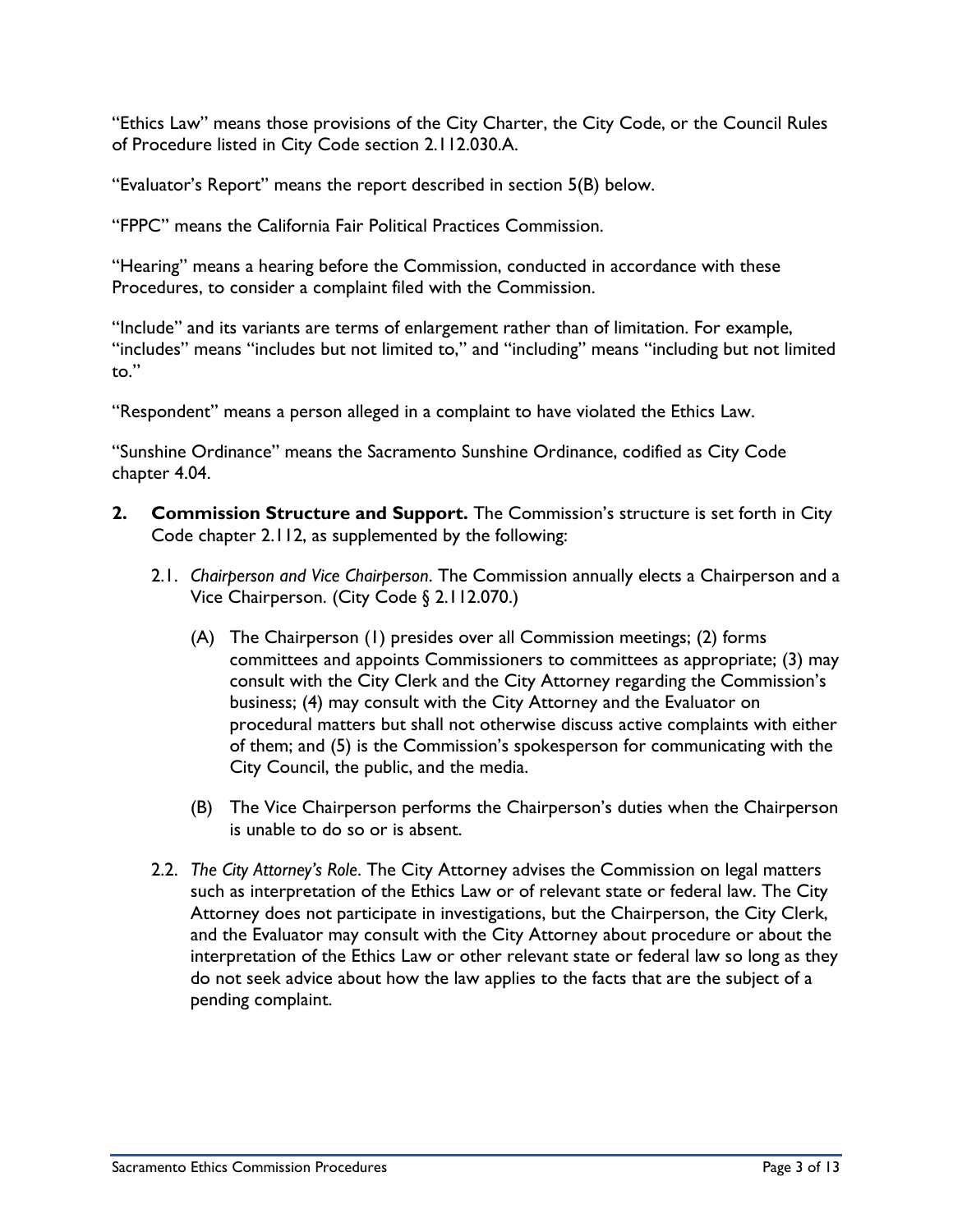- 2.3. *The City Clerk's Role*. The City Clerk supports the Commission's work and is responsible for, among other things, establishing and accomplishing the Commission's priorities in consultation with the Chairperson and consistent with policy direction by the Commission, scheduling meetings and Hearings and providing notice of meetings and Hearings as required by law, and keeping records of meetings and Hearings (e.g., video recordings, written minutes). The City Clerk may make procedural determinations including scheduling of Hearings, extensions of time, and presentation of witnesses.
- 2.4. *The Independent Evaluator's Role*. The Independent Evaluator is the neutral and independent party retained by the City on the Commission's behalf to review and investigate complaints and to give recommendations to the Commission regarding them.
- 2.5. *Media inquiries*. Except for routine administrative matters within their individual areas of responsibility, the City Clerk, City Attorney, and the Evaluator shall refer all media inquiries to the Chairperson or, if the Chairperson is unavailable, to the Vice Chairperson.

### **3. Commission Meetings.**

- 3.1. *Time and Place*. The Commission shall establish a regular-meeting schedule for itself, with at least two regular meetings each year; the Commission may also call and hold special meetings in accordance with the Brown Act. (City Code § 2.112.080.) The City Clerk shall post the regular-meeting schedule on the Commission's website and provide notice of each regular meeting as required by the Brown Act and the Sunshine Ordinance. Regular meetings will be held at Sacramento City Hall, 915 I Street, Sacramento, California.
- 3.2. *Parliamentary Procedures*. The Commission shall conduct its business in compliance with the Brown Act and the Sunshine Ordinance and, to the extent practicable, shall conduct its meetings in accordance with *Rosenberg's Rules of Order: Simple Parliamentary Procedures for the 21st Century*. Hearings must be conducted in accordance with these Procedures.

#### **4. Confidentiality.**

- 4.1. Confidential Materials must not be disclosed to any person, except that the Evaluator and City Staff may disclose Confidential Materials to the extent needed for the investigation of a pending complaint so long as disclosure does not violate federal or state law.
- 4.2. At least 10 days before any Hearing to consider the Evaluator's Report, the complaint and the Evaluator's Report must be made publicly available as required by the Brown Act, the Sunshine Ordinance, or other applicable law, with all Confidential Materials redacted.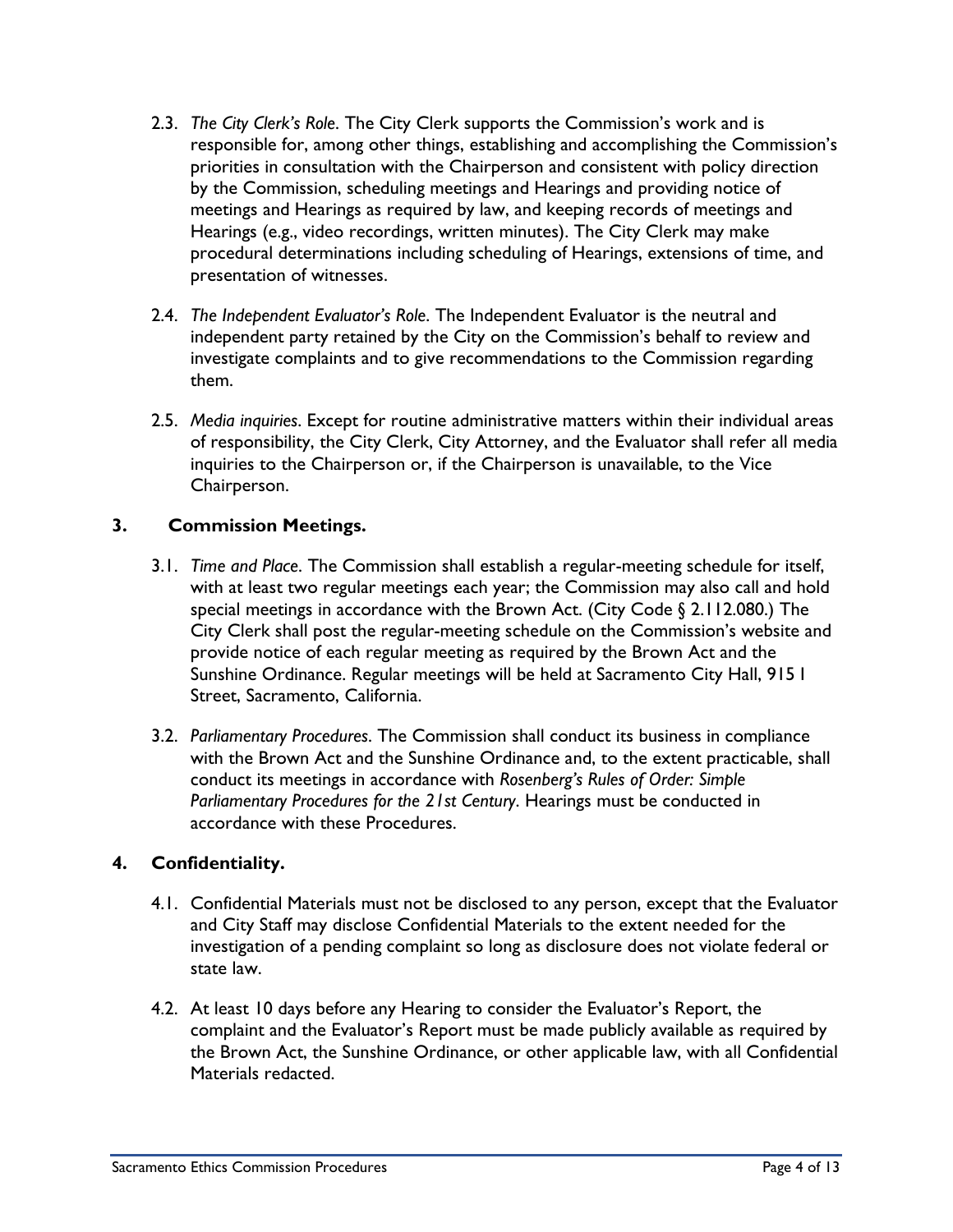- 4.3. The City Clerk, the Evaluator, the Commissioners, and City Staff shall not make public statements about pending complaints before the Hearing, except as follows: if a pending complaint or information concerning a pending complaint is released to the public before the Hearing, the City Clerk may acknowledge receipt of the complaint and issue a statement that (A) the complaint represents unsubstantiated allegations pending the results of an investigation and Hearing and (B) might or might not fall within the Commission's jurisdiction.
- 4.4. Confidential Materials must not be used, directly or indirectly, for any purpose other than the Commission's official business, and the Commissioners shall take reasonable steps to protect and safeguard Confidential Materials.
	- (A) Upon discovering an unauthorized disclosure or misuse (potential or actual) of Confidential Materials, the Evaluator, a Commissioner, or a member of City Staff shall immediately notify the City Clerk.
	- (B) Upon receiving a request, subpoena, or court order for disclosure of Confidential Materials, the Evaluator, a Commissioner, or a member of City Staff shall notify the City Clerk before disclosing the Confidential Materials.
- 4.4. A Commissioner remains bound by this section 4 after leaving office.

#### **5. Complaints.**

- 5.1. *Complaint Intake.*
	- Any person may file a complaint alleging violations of the Ethics Law.
		- (1) A complaint should be on the form prepared by the City Clerk, which is available on the City Clerk's website, although the City Clerk shall accept a complaint that is not filed on the form if the complaint includes the same information required by the form.
		- (2) A complaint must provide as much detail as possible, including, if known, each provision of the Ethics Law alleged to have been violated, the facts constituting each alleged violation, the name and address of each respondent, and the name and address of each potential witness.
		- (3) A complaint must also identify the complainant unless the complaint alleges misconduct by the complainant's supervisor or employer.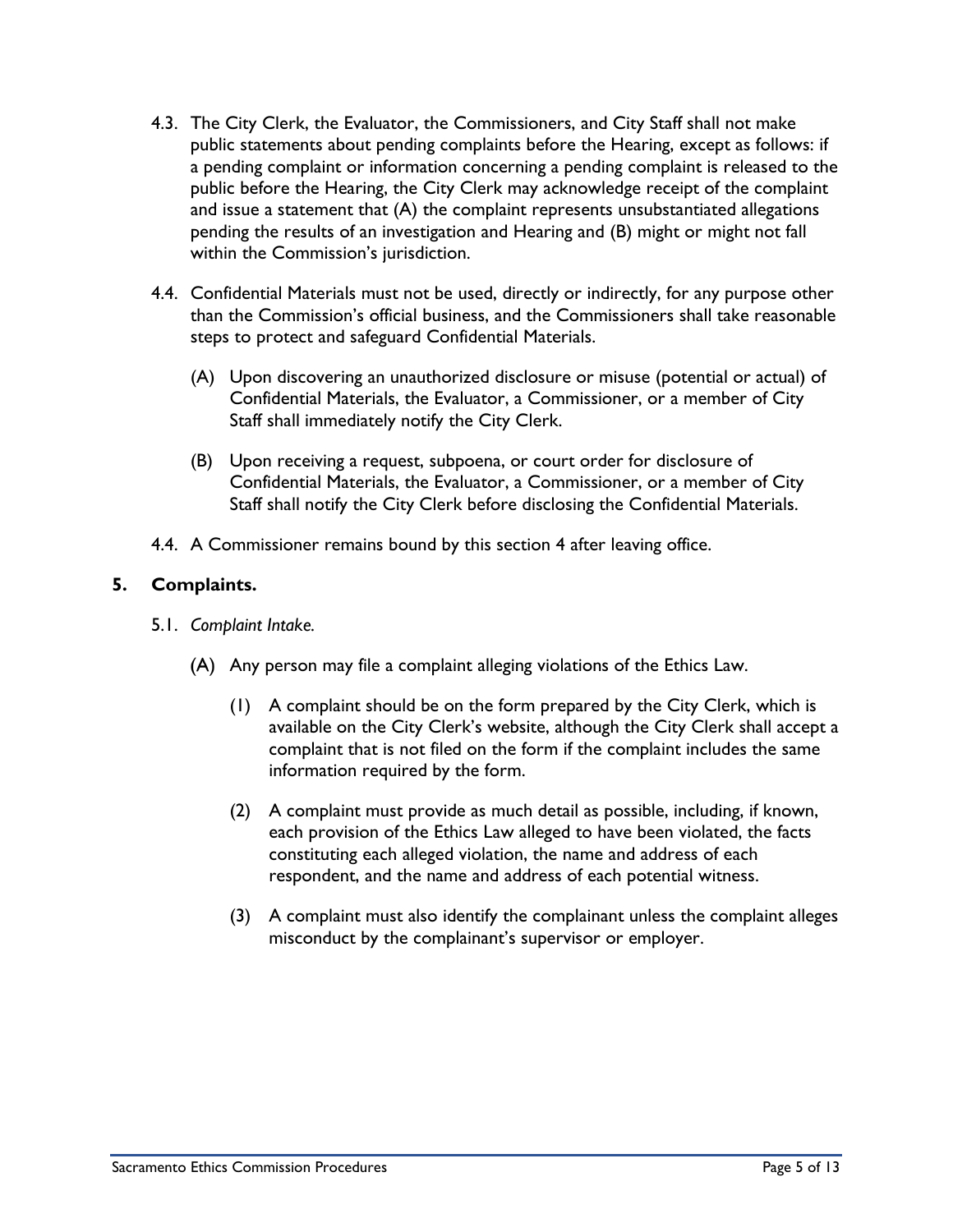(4) A complaint must be filed with the City Clerk as follows:

| By U.S. Mail:                                  | Sacramento City Clerk<br>915   Street<br>New City Hall, Fifth Floor<br>Sacramento, California 95814 |
|------------------------------------------------|-----------------------------------------------------------------------------------------------------|
| By personal delivery<br>during business hours: | Sacramento City Clerk<br>915   Street<br>New City Hall, Fifth Floor<br>Sacramento, California       |
| By E-Mail:                                     | ethics@cityofsacramento.org                                                                         |

- (5) The City Clerk shall maintain a complaint log and shall enter in the log the date and time each complaint is filed.
- Within 14 days after a complaint is filed, the City Clerk shall complete an initial review of the complaint; and, based on the initial review, do one of the following:
	- (1) Refer the complaint to the Evaluator for a preliminary evaluation in accordance section 5.2 and notify the Commission of the referral.
	- (2) Refer the complaint to another City department or to the FPPC or another governmental agency with jurisdiction over the subject matter of the complaint if the City Clerk determines that the department, the FPPC, or the agency may more appropriately resolve the allegations in the complaint or enforce the applicable provisions of law and notify the complainant of the referral.
	- (3) Dismiss the complaint for lack of jurisdiction and notify the complainant of the dismissal. A complaint is outside the Commission's jurisdiction if (a) it alleges violations that occurred more than three years before it was filed, or, for violations subject to a different limitations period, it was filed after the limitations period expired; (b) it alleges facts that are not subject to any provision of the Ethics Law; (c) the respondent is not a person listed in City Code section 2.112.030.B; or (d) the respondent is a Commissioner.
- $(C)$  Upon complying with section 5.1(B), the City Clerk shall enter in the complaint log the action taken after the initial review. In addition, at the Commission's next regular meeting, the City Clerk shall notify the Commission of the action taken after the initial review but shall not identify the complainant and the respondent or respondents or indicate the substance of the complaint.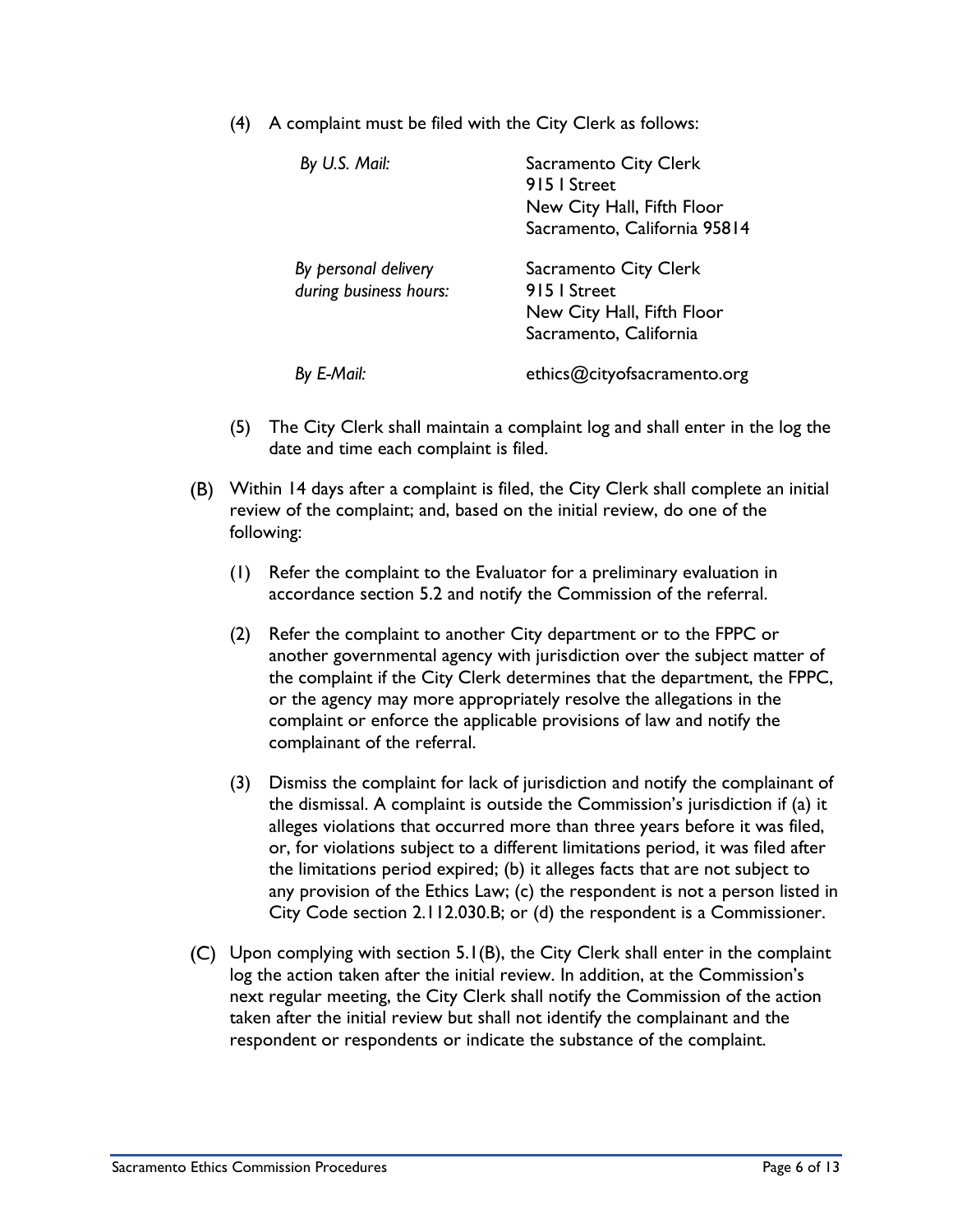#### 5.2. *The Evaluator's Preliminary Evaluation of a Complaint*.

- (A) Upon receiving a complaint from the City Clerk, the Evaluator shall promptly provide the respondent with a complete copy of the complaint and a copy of these Procedures.
- (B) Within 30 days after receiving the complaint, the Evaluator shall complete a preliminary evaluation to determine whether sufficient cause exists to conduct a full investigation. The Evaluator shall limit the preliminary evaluation to the allegations in the complaint and shall not consider extrinsic evidence. Sufficient cause does not exist, and the Evaluator shall not conduct a full investigation, if any of the following applies:
	- (1) The complaint does not allege specific facts demonstrating a potential violation.
	- (2) The facts alleged, if proven, would not violate any provision of the Ethics Law.
	- (3) Substantially similar allegations involving the same facts as those alleged in a previous complaint have already been addressed in a prior investigation or were otherwise decided on the merits by a court or by the FPPC or another governmental agency with jurisdiction.
- (C) If, based on the preliminary evaluation, the Evaluator determines that sufficient cause to warrant a full investigation of a complaint exists, then the Evaluator and the Commission shall proceed in accordance with sections 5.3 and 5.4. If, however, the Evaluator determines that sufficient cause does not exist, then the Evaluator and the Commission shall proceed as follows:
	- (1) The Evaluator shall prepare a no-cause report explaining why sufficient cause does not exist and recommending that the Commission not hear the matter. The no-cause report may also recommend that the Commission refer the complaint to the FPPC or to another governmental agency if the Evaluator determines that the FPPC or the agency may more appropriately resolve the allegations in the complaint or enforce the applicable provisions of law.
	- (2) The Evaluator shall file the no-cause report with the City Clerk within 45 days after the Evaluator receives the complaint. The City Clerk shall place the matter on the agenda of the Commission's next available regular meeting.
	- (3) The Commission may adopt the no-cause report and dismiss the complaint. Alternatively, if the Commission decides that, contrary to the no-cause report, sufficient cause exists to warrant an investigation, the Commission may direct the Evaluator to conduct an investigation.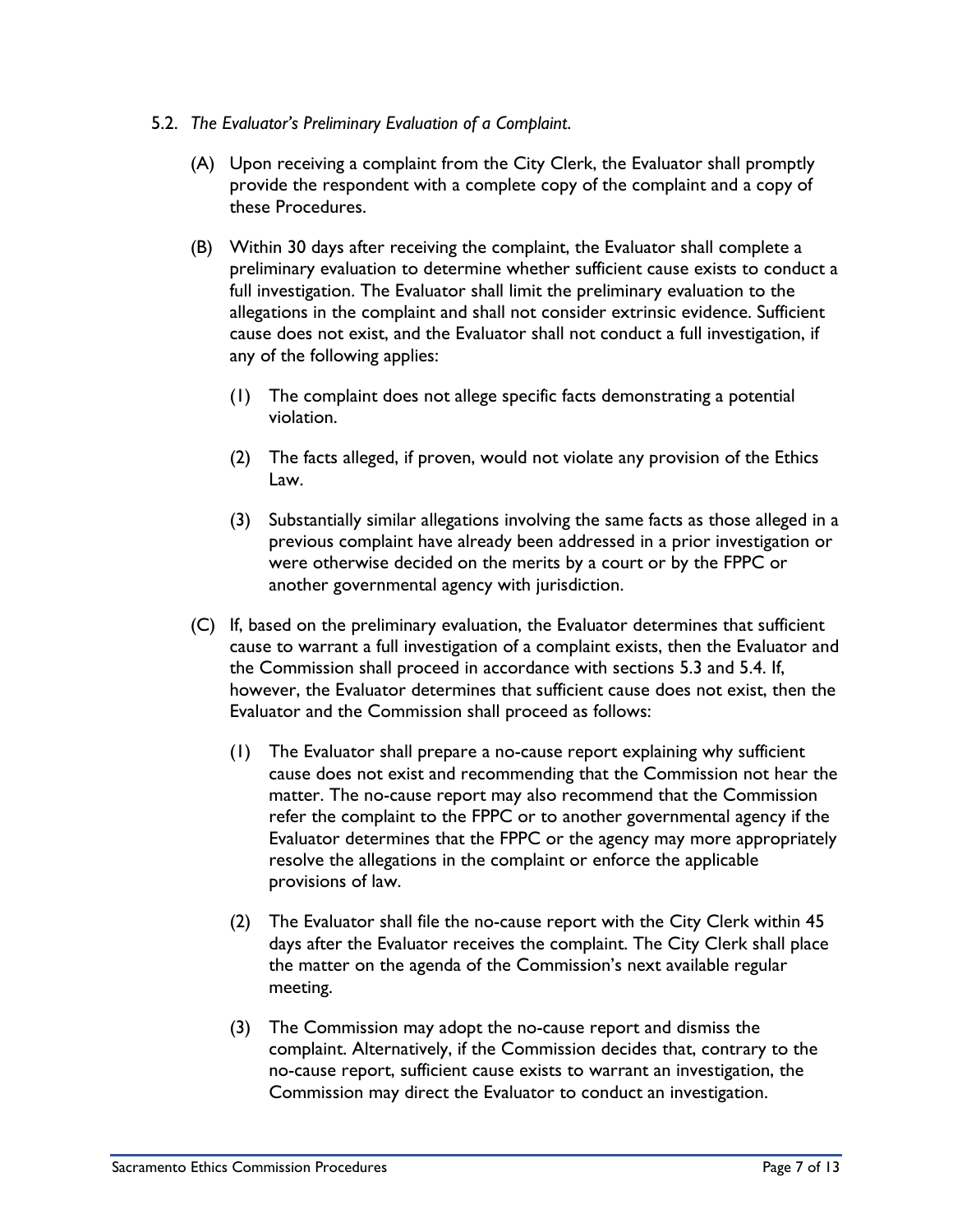- (4) The Commission may refer the complaint to a City department or to the FPPC or another governmental agency that may more appropriately resolve the allegations in the complaint or enforce the applicable provisions of law. If the Commission so determines, it will direct the City Clerk or City Attorney to send a copy of all relevant information to the department, the FPPC, or the agency along with the referral.
- 5.3. *Conduct of Investigation by the Evaluator*.
	- (A) The Evaluator shall conduct an investigation of the allegations in a complaint when the Evaluator determines that sufficient cause exists or when the Commission directs the Evaluator to conduct an investigation. The investigation must include an interview with each respondent unless the respondent refuses to cooperate. The Evaluator may, in the Evaluator's sole discretion, also interview the complainant and other witnesses and may review documents and other evidence.
	- (B) Although scheduling is difficult to predict in advance, timeliness is important to the Commission so that its goals of transparency and responsiveness to the community may be furthered. To that end, the Evaluator shall complete the investigation as promptly as possible under the circumstances and, unless an extension is granted in accordance with section 5.3(C), shall, within 60 days after receiving the complaint, submit to the City Clerk, with a copy to the City Attorney, a written report that is addressed to the Commission includes the following (the "**Evaluator's Report**"):
		- (1) A narrative summary of the evidence gathered through the investigation, including any exculpatory and mitigating evidence. The Evaluator may consider any relevant evidence, including hearsay evidence, and may include in the Evaluator's Report facts bearing on the weight given to the evidence considered, such as the Evaluator's determination of witness credibility.
		- (2) For each provision of Ethics Law that is alleged to be violated, a determination that the respondent or respondents did or did not violate the provision, with supporting evidence.
		- (3) At the Evaluator's discretion, a recommendation of action the Commission should take or a recommendation that the Evaluator conduct further investigation and report back to the Commission.
		- (4) At the Evaluator's discretion, a recommendation that the Commission refer the complaint to the FPPC or another governmental agency if the Evaluator believes that the FPPC or agency may more appropriately resolve the allegations in the complaint or enforce the applicable provisions of the Ethics Law or any other law.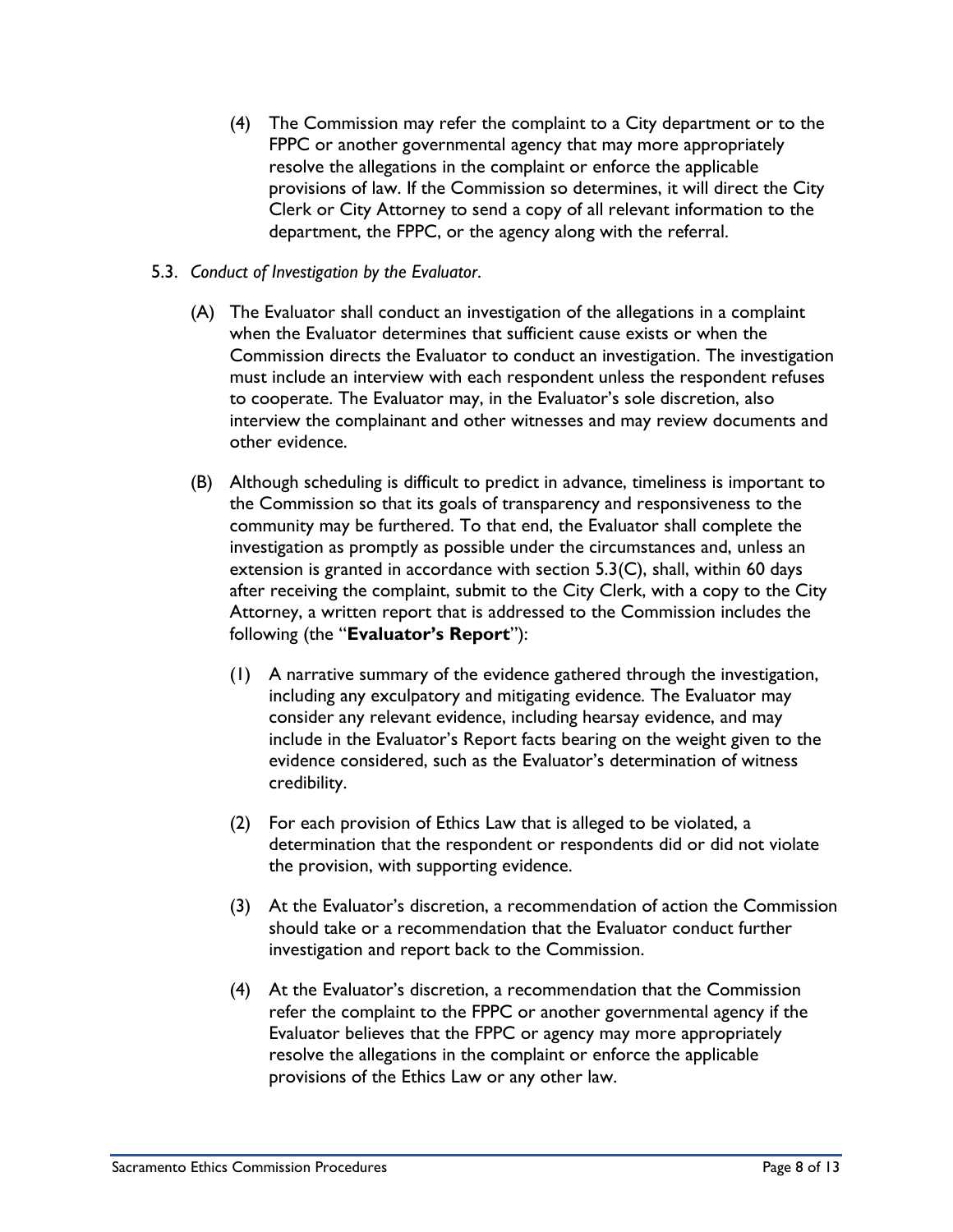- (C) The Evaluator may request an extension of time by filing a written request with the City Clerk, specifying the extension requested and the reasons for the request. The City Clerk, in consultation with the Chairperson and the City Attorney, may grant the request upon the Evaluator's showing of good cause. The City Clerk's decision on a request must be in writing. If the request is granted, the decision must specify the additional time that has been granted, and the Evaluator shall provide the City Clerk with a progress report on the status of the investigation every 30 days or as otherwise set forth in the decision. If the request is denied, the Evaluator shall submit to the City Clerk, within three days after the decision, a written summary of the evidence gathered through the investigation up to that point.
- (D) If the Evaluator discovers facts during an investigation that indicate possible additional violations by named respondent or respondents or possible violations by one or more persons or entities who are not named as a respondent, then the Evaluator shall notify the City Clerk of this discovery and consult with the City Clerk on how to conduct a fair and thorough investigation of the newly discovered facts that provides adequate due process.
	- (1) The City Clerk may either file an amended complaint against the new or existing respondent or respondents using the complaint form established for such purpose or may schedule a Hearing to consider whether the City Clerk should file an amended complaint.
	- (2) If the City Clerk files an amended complaint, the Evaluator shall notify each new respondent as well as the complainant and each original respondents of the new allegations. The Evaluator shall also provide all respondents with copies of the amended complaint and these Procedures.
- (E) Individual Commissioners shall not conduct independent investigations of complaints or discuss pending complaints with anyone except during a Hearing. But the Chairperson may discuss procedural matters with the Evaluator, the City Attorney, or the City Clerk.
- 5.4. *Commission Hearings*.
	- (A) Upon receiving the Evaluator's Report, the City Clerk will advise the Chairperson and the City Attorney and will set a Hearing at the earliest practicable date.
	- (B) At least 10 days before the Hearing, the City Clerk shall notify the complainant and each respondent of the date and time of the Hearing.
	- (C) At least 10 days before the Hearing, the City Clerk shall deliver the Evaluator's Report to the Commission, the complainant, each respondent, and all interested parties who have requested a copy.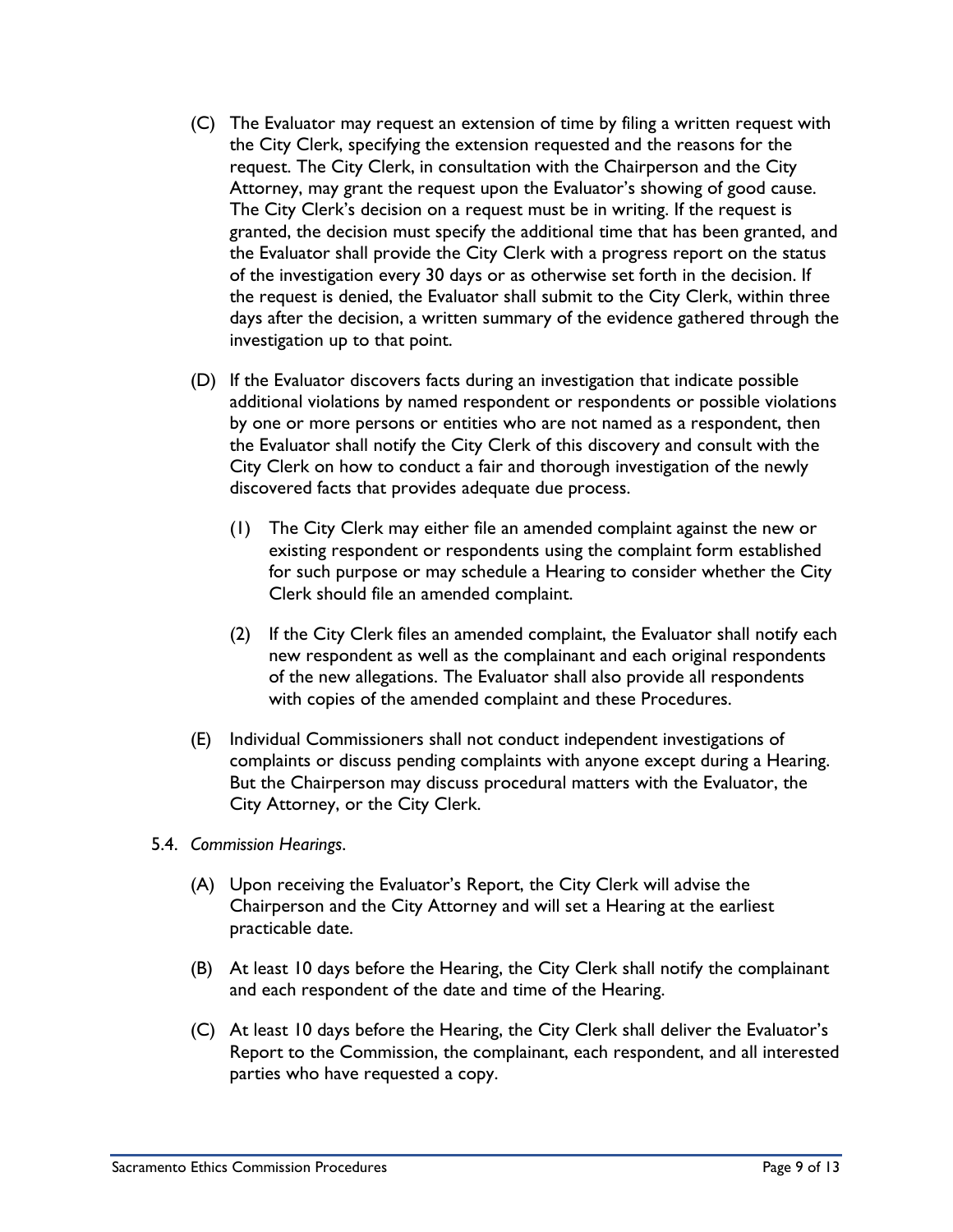- (D) The Evaluator's Report must be made available to the public in accordance with the Brown Act and the Sunshine Ordinance.
- (E) Each respondent may submit a written response to the Evaluator's Report. The response may contain legal arguments, a summary of evidence, and any mitigating or exculpatory information. A respondent who chooses to submit a response must deliver it to the City Clerk at least 72 hours before the time of the Hearing, and the Commission may but need not consider a response that is not timely submitted. The City Clerk shall distribute any responses received to the Commission and the Evaluator as soon as is practicable and shall make the responses available to the public in accordance with the Brown Act, the Sunshine Ordinance, or other applicable law, with all Confidential Materials redacted.
- (F) If anyone other than a respondent submits a brief or any written argument to the Commission before the Hearing, the City Clerk shall provide, as soon as practicable, a copy of the brief or written argument to each respondent, the Commission, and the Evaluator. The City Clerk shall also make the brief or written argument available to the public in accordance with the Brown Act, the Sunshine Ordinance, or other applicable law, with all Confidential Materials redacted.
- (G) The Hearing must be open to the public, but witnesses may be excluded at the Commission's discretion with the concurrence of the City Attorney.
- (H) The City Clerk shall record the Hearing.
- (I) Each respondent may personally appear at the Hearing or be represented by counsel or any other person.
- (J) The complainant must be treated like any other witness who provides evidence.
- (K) The California Evidence Code does not apply to the Hearing, and the Commission may consider any relevant evidence, including hearsay.
- (L) All testimony presented to the Commission must be under oath or affirmation.
- (M) Commissioners may ask questions of the complainant, each respondent, the witnesses, and the Evaluator when recognized by the Chairperson. If, however, a Commissioner is the complainant, then that Commissioner shall not participate in any way in the Hearing, including deliberations about, or a vote on, the complaint or any matter concerning the complaint.
- (N) The Commission may ask the City Council to issue a subpoena compelling witnesses to appear at the Hearing and provide testimony or a subpoena duces tecum compelling witnesses to produce documents.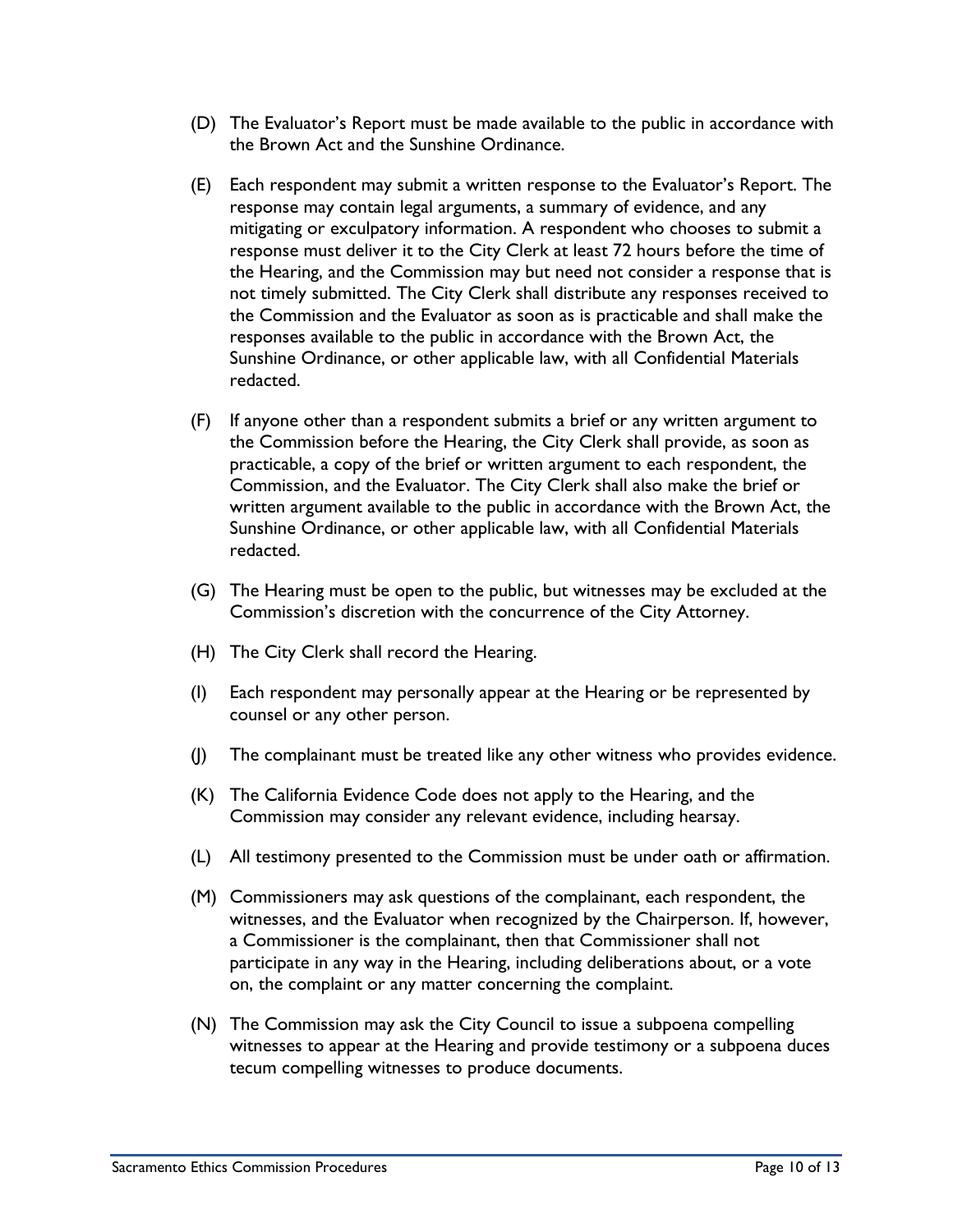- 5.5. *Commission Action*.
	- (A) At the conclusion of a Hearing, the Commission may take one or more of the following actions:
		- (1) Pass a motion directing the Evaluator to conduct further investigation and report back to the Commission.
		- (2) Adopt a resolution finding that sufficient evidence exists to establish that a violation occurred and including one or more of the actions authorized by section 5.6(A). This finding must be based on a preponderance of the evidence from the entire record of the proceedings.
		- (3) Adopt resolution finding that sufficient evidence does not exist to establish that a violation occurred and ordering that the complaint be dismissed.
		- (4) Pass a motion referring the complaint to the FPPC or to another governmental agency that may more appropriately resolve the allegations in the complaint or enforce the applicable provisions of law and directing the City Clerk or City Attorney to send a copy of all relevant information to the FPPC or the agency along with the referral.
	- (B) The votes of at least three Commissioners are required to find under section 5.5(A)(2) that a violation occurred, and each Commissioner voting on the finding shall certify on the record that the Commissioner (1) heard the testimony at the Hearing (either in person or by listening to a recording) or read the transcript of the testimony; and (2) reviewed and considered all the evidence in the record.
	- (C) The City Clerk shall provide a copy of any resolution adopted under section  $5.5(A)(2)$  or  $5.5(A)(3)$  to the complainant and each respondent and shall post a copy of the resolution on the City's website.
	- (D) The Commission's action under section  $5.5(A)(2)$  or  $5.5(A)(3)$  is a final administrative determination on the complaint that is subject to judicial review in accordance with City Code section 1.24.110(A) and California Code of Civil Procedure sections 1094.5 and 1094.6.
- 5.6. *Remedies*.
	- (A) If the Commission adopts a resolution under section  $5.5(A)(2)$ , thereby finding that a violation occurred, then the Commission shall include in the resolution one or more of the following:
		- (1) A finding that mitigating circumstances exist and that no further action is warranted.
		- (2) A reprimand of the responsible respondent or respondents.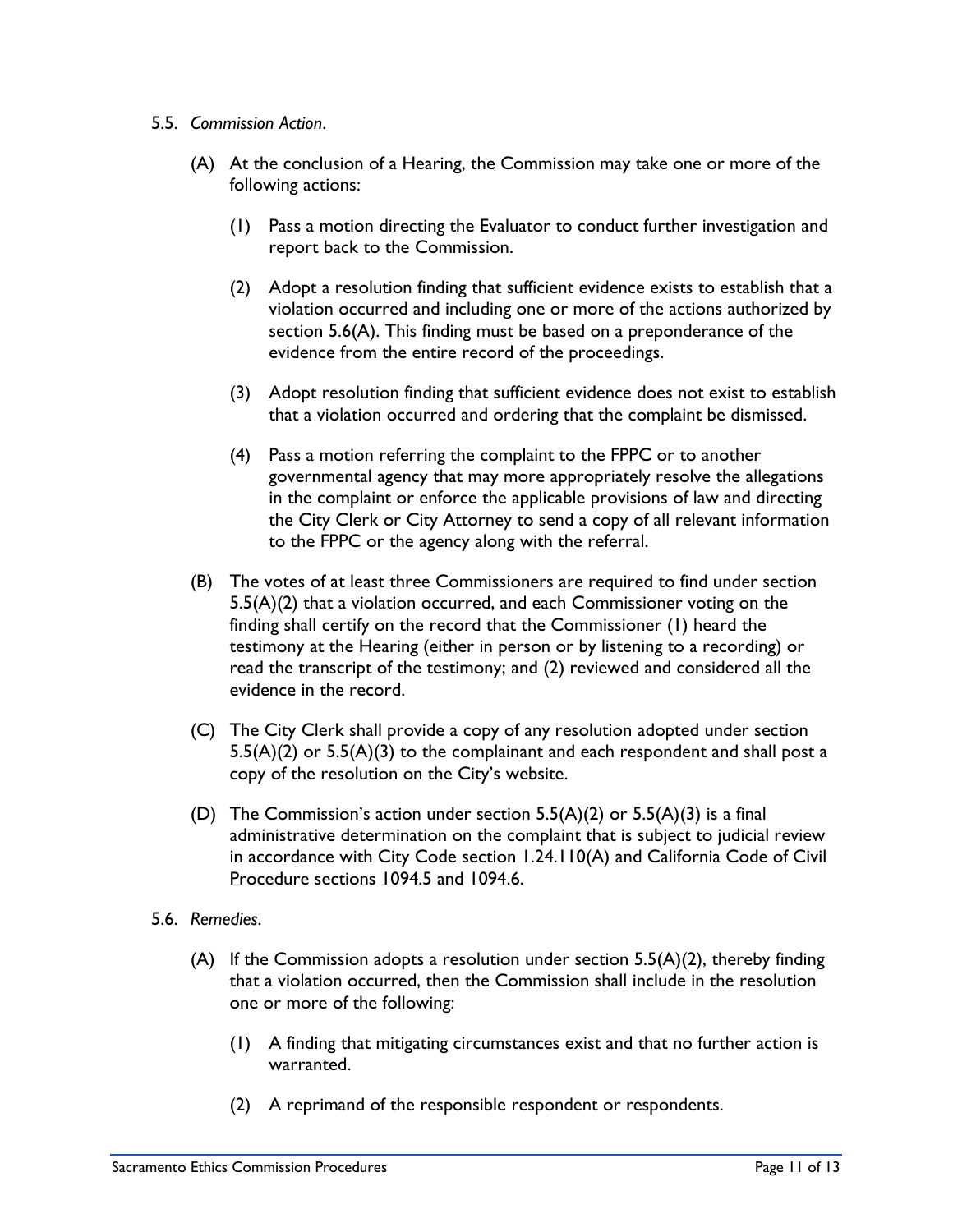- (3) An order that the responsible respondent or respondents take corrective action by a specific date.
- (4) An order issuing a warning letter that sets conditions for the potential imposition of penalties depending on the future conduct of the responsible respondent or respondents.
- (5) An order imposing an administrative penalty in accordance with City Code section 2.112.030.A.2.
- (B) The Commission shall not impose an administrative penalty on a respondent if clear and convincing evidence establishes that all of the following occurred before the violation:
	- (1) The respondent requested and obtained a written opinion from the City Attorney or the FPPC regarding the propriety of the actions constituting the violation.
	- (2) The respondent, in requesting the opinion, truthfully disclosed all the relevant and material facts.
	- (3) The respondent committed the violation in good-faith reliance upon the written opinion of the City Attorney or the FPPC.
- (C) The votes of at least three Commissioners are required to impose an administrative penalty under section  $5.6(A)(5)$ , and each Commissioner voting to impose any penalty shall certify on the record that the Commissioner (1) heard (either in person or by listening to a recording) or read the transcript of the testimony; and (2) reviewed and considered all the evidence in the record.
- (D) In determining whether administrative penalties should be imposed and the amount of the penalties, the Commission shall consider all the relevant facts. The following list of relevant facts is neither exhaustive nor mandatory, and the Commission may assign greater or lesser importance to each fact as the Commission considers appropriate under the circumstances:
	- (1) The severity of the violation.
	- (2) The presence or absence of any intention to conceal, deceive, or mislead.
	- (3) Whether the violation was deliberate, negligent or inadvertent.
	- (4) Whether the violation was an isolated incident or pervasive enough to indicate a pattern of disregard.
	- (5) Whether the respondent has a record of violations.
	- (6) The respondent's experience and sophistication.